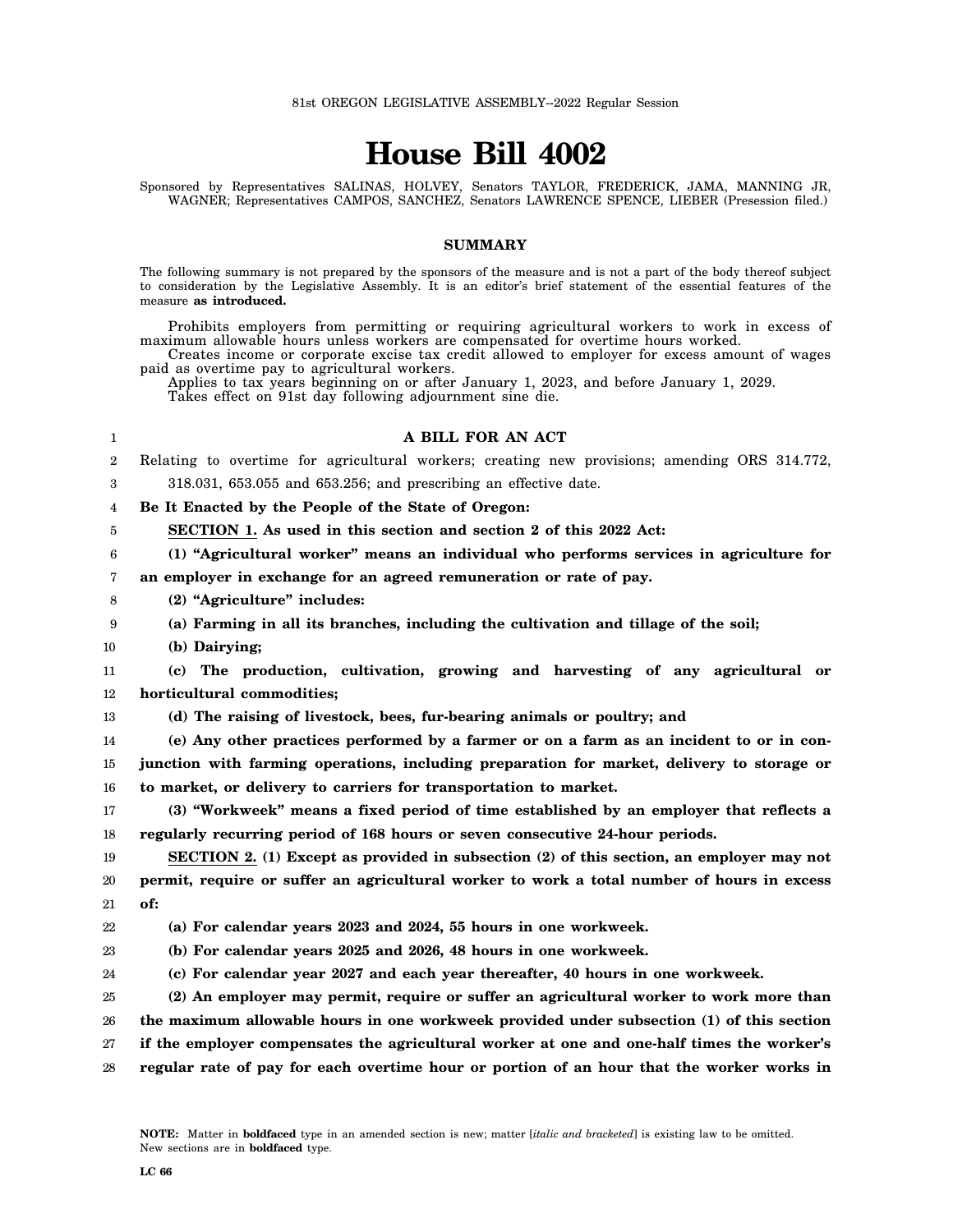1 2 3 4 5 6 7 8 9 10 11 12 13 14 15 16 17 18 19 20 21 22 23 24 25 26 27 28 29 30 31 32 33 34 35 36 37 38 39 40 41 42 43 44 **excess of the maximum allowable hours. (3)(a) For purposes of this section, a workweek may begin on any day of the week and at any hour of the day and need not coincide with a calendar week. (b) An employer may change the beginning of an agricultural worker's workweek if the change is intended to be permanent and is not designed to evade overtime requirements. (4) A claim for a violation of this section may be made under ORS 653.055. SECTION 3.** Section 2 of this 2022 Act is amended to read: **Sec. 2.** (1) Except as provided in subsection (2) of this section, an employer may not permit, require or suffer an agricultural worker to work a total number of hours in excess of[*:*] [*(a) For calendar years 2023 and 2024, 55 hours in one workweek.*] [*(b) For calendar years 2025 and 2026, 48 hours in one workweek.*] [*(c) For calendar year 2027 and each year thereafter,*] 40 hours in one workweek. (2) An employer may permit, require or suffer an agricultural worker to work more than [*the maximum allowable*] **40** hours in one workweek [*provided under subsection (1) of this section*] if the employer compensates the agricultural worker at one and one-half times the worker's regular rate of pay for each overtime hour or portion of an hour that the worker works in excess of [*the maximum allowable*] **40** hours. (3)(a) For purposes of this section, a workweek may begin on any day of the week and at any hour of the day and need not coincide with a calendar week. (b) An employer may change the beginning of an agricultural worker's workweek if the change is intended to be permanent and is not designed to evade overtime requirements. (4) A claim for a violation of this section may be made under ORS 653.055. **SECTION 4. The amendments to section 2 of this 2022 Act by section 3 of this 2022 Act become operative on January 1, 2027. SECTION 5.** ORS 653.055 is amended to read: 653.055. (1) Any employer who pays an employee less than the wages to which the employee is entitled under ORS 653.010 to 653.261 **or section 2 of this 2022 Act** is liable to the employee affected: (a) For the full amount of the wages, less any amount actually paid to the employee by the employer; and (b) For civil penalties provided in ORS 652.150. (2) Any agreement between an employee and an employer to work at less than the wage rate required by ORS 653.010 to 653.261 **or section 2 of this 2022 Act** is no defense to an action under subsection (1) of this section. (3) The Commissioner of the Bureau of Labor and Industries has the same powers and duties in connection with a wage claim based on ORS 653.010 to 653.261 **and section 2 of this 2022 Act** as the commissioner has under ORS 652.310 to 652.445 and in addition the commissioner may, without the necessity of assignments of wage claims from employees, initiate suits against employers to enjoin future failures to pay required minimum wages or overtime pay and to require the payment of minimum wages and overtime pay due employees but not paid as of the time of the filing of suit. The commissioner may join in a single proceeding and in one cause of suit any number of wage claims against the same employer. If the commissioner does not prevail in such action, the commissioner shall pay all costs and disbursements from the Bureau of Labor and Industries Account. (4) The court may award reasonable attorney fees to the prevailing party in any action brought

45 by an employee under this section.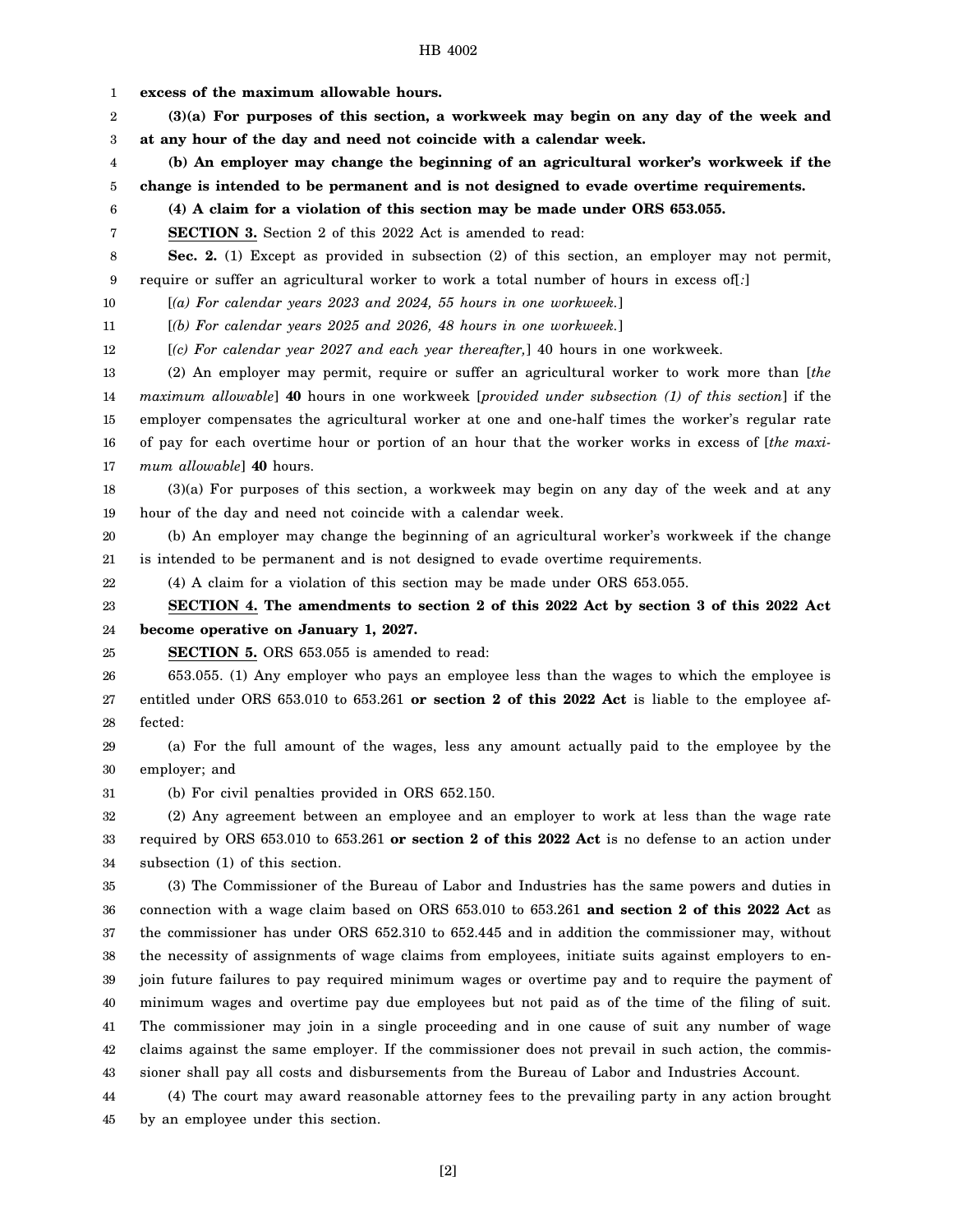1 **SECTION 6.** ORS 653.256 is amended to read:

25

2 3 4 5 6 653.256. (1) In addition to any other penalty provided by law, the Commissioner of the Bureau of Labor and Industries may assess a civil penalty not to exceed \$1,000 against any person that willfully violates ORS 653.025, 653.030, 653.045, 653.050, 653.060, 653.261, 653.265, 653.606, 653.611, 653.616, 653.621, 653.626, 653.631 or 653.636 or section 5, chapter 537, Oregon Laws 2015, **or section 2 of this 2022 Act** or any rule adopted thereunder.

7 8 9 (2) In addition to any other penalty provided by law, the commissioner may assess a civil penalty not to exceed \$1,000 against any person that intentionally violates ORS 653.077 or any rule adopted thereunder.

10 11 (3) Civil penalties authorized by this section shall be imposed in the manner provided in ORS 183.745.

12 13 14 (4)(a) All sums collected as penalties under this section shall be first applied toward reimbursement of costs incurred in determining the violations, conducting hearings under this section and addressing and collecting the penalties.

15 16 17 18 (b) The remainder, if any, of the sums collected as penalties under subsection (1) of this section shall be paid over by the commissioner to the Department of State Lands for the benefit of the Common School Fund of this state. The department shall issue a receipt for the money to the commissioner.

19 20 21 22 (c) The remainder, if any, of the sums collected as penalties under subsection (2) of this section shall be paid over by the commissioner to the Department of Human Services for the benefit of the Breastfeeding Mother Friendly Employer Project. The department shall issue a receipt for the moneys to the commissioner.

23 24 **SECTION 7. Sections 8 to 11 of this 2022 Act are added to and made a part of ORS chapter 315.**

**SECTION 8. (1) As used in this section and sections 9 and 10 of this 2022 Act:**

26 **(a) "Agricultural worker" has the meaning given that term in section 1 of this 2022 Act.**

27 28 **(b) "Eligible employer" means an employer doing business in 2017 North American Industry Classification System Code 111, crop production, or Code 112, animal production.**

29 30 31 32 33 **(2)(a) A credit against taxes that are otherwise due under ORS chapter 316 or, if the taxpayer is a corporation, under ORS chapter 317 or 318 is allowed for overtime compensation paid by an eligible employer to agricultural workers, on an hourly or piece-rate basis. The amount of the credit shall equal a percentage of the actual excess paid to agricultural workers during the tax year as determined under section 9 of this 2022 Act.**

34 35 36 37 **(b) A labor contractor licensed under ORS 658.410 may not claim a credit under this section. An eligible employer may claim a credit under this section for wages paid to workers recruited, solicited, supplied or employed by a labor contractor on behalf of the eligible employer.**

38 39 40 41 **(3) Prior to claiming the credit allowed under this section, a taxpayer is required to receive written certification from the Employment Department stating that the taxpayer is an eligible employer and indicating the maximum amount of credit for which the taxpayer is eligible for the tax year, as provided in section 10 of this 2022 Act.**

42 43 44 45 **(4) Any tax credit otherwise allowable under this section that is not used by the taxpayer in a particular year may be carried forward and offset against the taxpayer's tax liability for the next succeeding tax year. Any credit remaining unused in such next succeeding tax year may be carried forward and used in the second succeeding tax year, and likewise, any credit**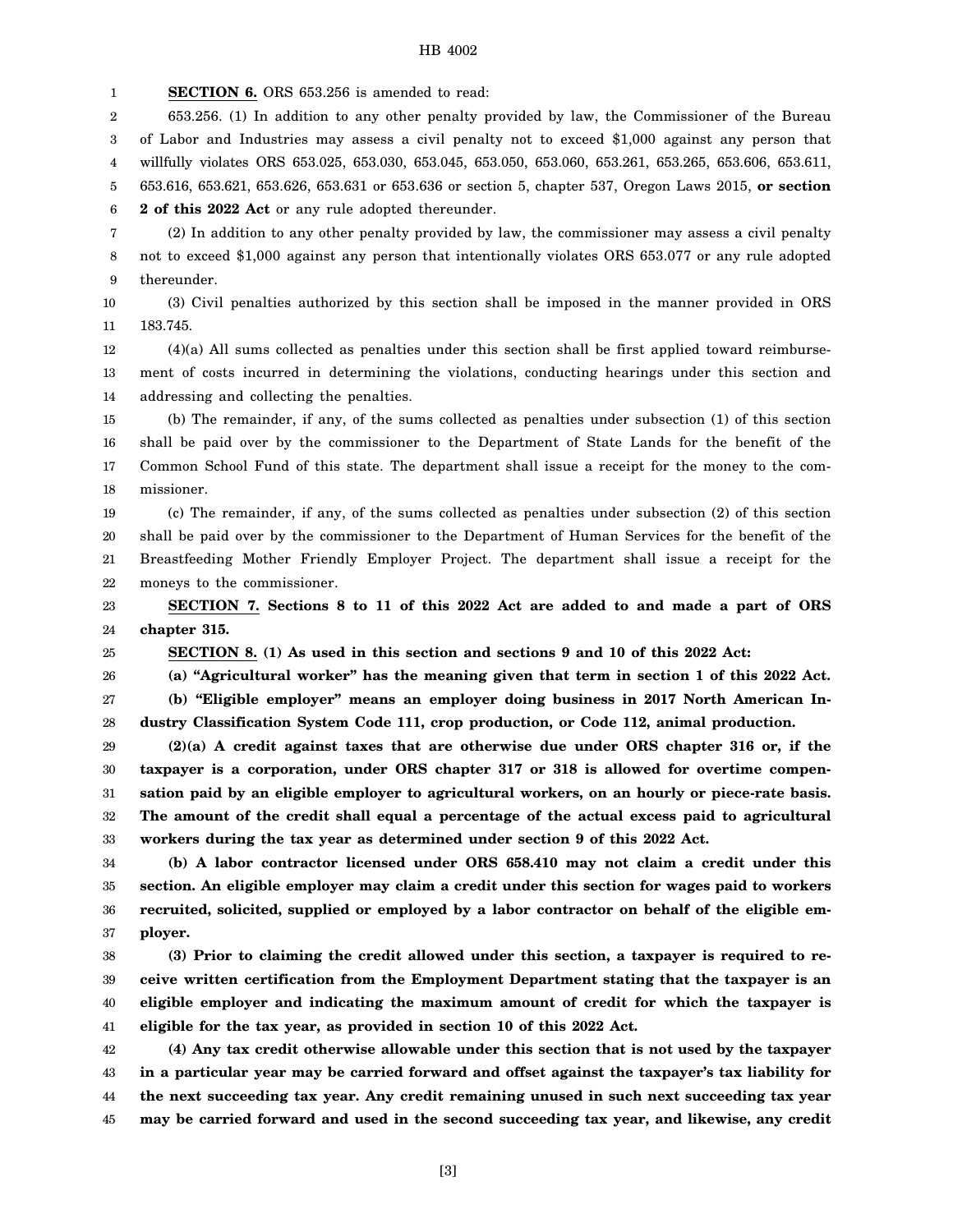1 2 **not used in that second succeeding tax year may be carried forward and used in the third succeeding tax year, but may not be carried forward for any tax year thereafter.**

3 4 5 6 **(5) A nonresident shall be allowed the credit under this section. The credit shall be computed in the same manner and be subject to the same limitations as the credit granted to a resident. However, the credit shall be prorated using the proportion provided in ORS 316.117.**

7 8 9 10 **(6) If a change in the taxable year of the taxpayer occurs as described in ORS 314.085, or if the Department of Revenue terminates the taxpayer's taxable year under ORS 314.440, the credit allowed under this section shall be prorated or computed in a manner consistent with ORS 314.085.**

11 12 13 **(7) If a change in the status of a taxpayer from resident to nonresident or from nonresident to resident occurs, the credit allowed under this section shall be determined in a manner consistent with ORS 316.117.**

14 15 16 17 **(8) The Employment Department, after consultation with the Department of Revenue, shall adopt rules for the purposes of sections 8 to 11 of this 2022 Act, including policies and procedures for certifying taxpayers as eligible for the credit allowed under this section as required in section 10 of this 2022 Act.**

18 19 20 **SECTION 9. The amount of credit allowed under section 8 of this 2022 Act shall be equal to a percentage of the additional wages paid as overtime pay to agricultural workers by an eligible employer, in excess of regular pay. The following percentages shall apply:**

21 22 **(1) 50 percent of excess wages paid in tax years beginning on or after January 1, 2023, and before January 1, 2025.**

23 24 **(2) 35 percent of excess wages paid in tax years beginning on or after January 1, 2025, and before January 1, 2027.**

25 26 **(3) 20 percent of excess wages paid in tax years beginning on or after January 1, 2027, and before January 1, 2029.**

27 28 29 30 31 32 **SECTION 10. (1) In order to obtain certification from the Employment Department for a tax credit allowed under section 8 of this 2022 Act, a taxpayer shall submit to the Employment Department an application for certification under this section. The application shall be made in the form and manner prescribed by the Employment Department and must be submitted by the taxpayer before the close of the final month of the tax year of the taxpayer.**

33 34 **(2) The taxpayer must include with the application required under this section the following:**

35

**(a) The address and tax identification number of the taxpayer.**

36 37 38 39 **(b) A statement by the taxpayer of the overtime hours worked and overtime wages paid, on an hourly or piece-rate basis, to each agricultural worker employed by the taxpayer and the amount of overtime wages paid on or behalf of the taxpayer as compensation to agricultural workers during the tax year.**

40 41 42 **(c) The number of the license issued under ORS 658.410 to any labor contractor used to recruit, solicit, supply or employ workers on behalf of the taxpayer, or other permit or registration numbers issued to the labor contractor.**

43 44 45 **(3) The Employment Department shall timely provide written certification to taxpayers that are eligible to claim the credit under section 8 of this 2022 Act. The certification shall state the maximum amount of credit for which the taxpayer is eligible for the tax year. The**

[4]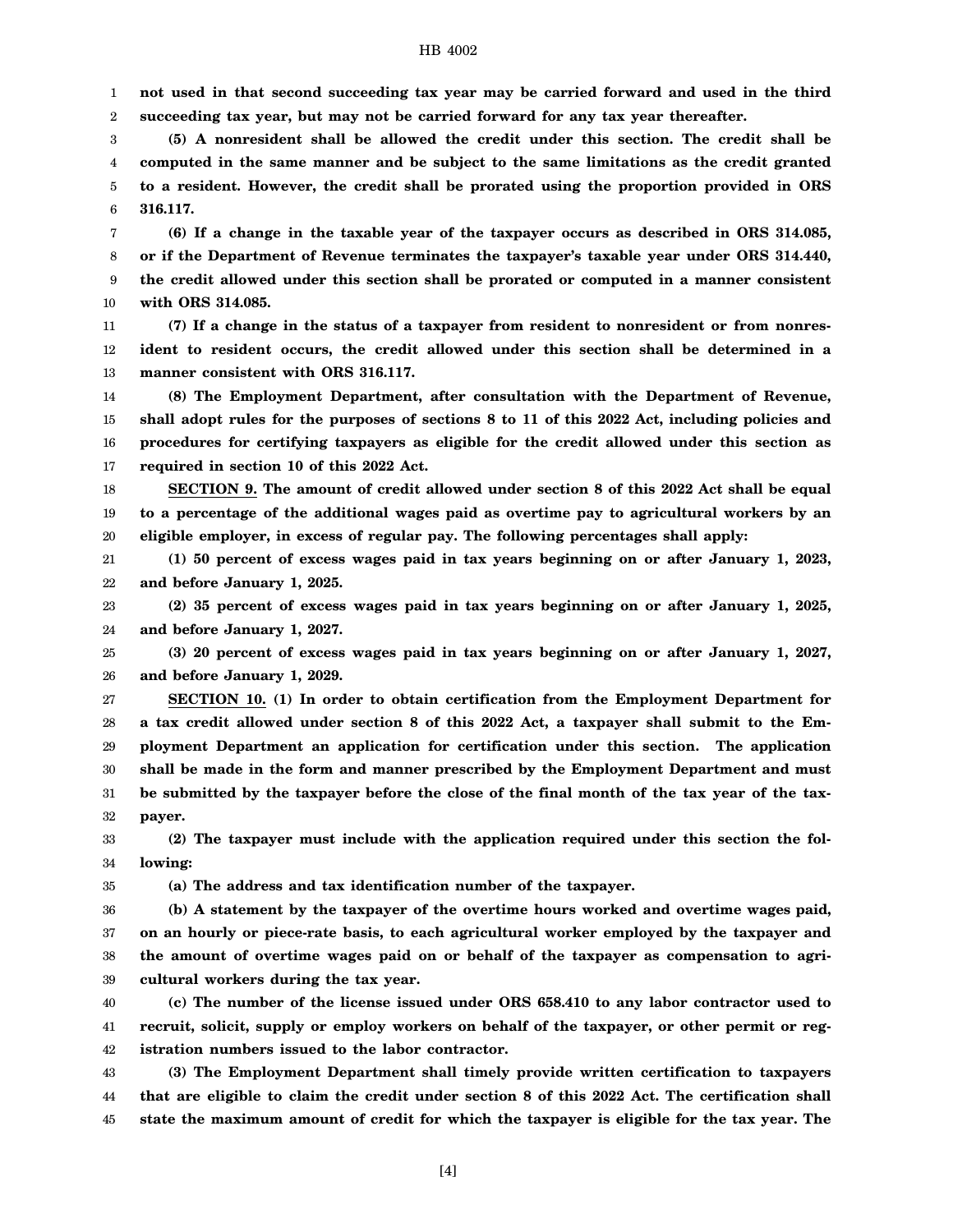1 **credit claimed may not exceed the actual amount of excess paid as overtime to agricultural**

2 **workers during the tax year by the taxpayer.**

3 4 **(4) The Employment Department shall provide information to the Department of Revenue about all certifications issued under this section, as provided in ORS 315.058.**

5 6 7 8 9 **SECTION 11. The total amount certified by the Employment Department for tax credits for overtime wages under section 8 of this 2022 Act may not exceed \$20 million for all taxpayers for any calendar year. If the department receives applications for the credit sufficient to exceed this amount, the department shall by rule proportionately reduce the amount of certified credits among all taxpayers applying for the credit.**

10 **SECTION 12. Section 8 of this 2022 Act applies to tax years beginning on or after January 1, 2023, and before January 1, 2029.**

11

12

**SECTION 13.** ORS 314.772 is amended to read:

13 14 15 16 314.772. (1) Except as provided in ORS 314.766 (5)(b), the tax credits allowed or allowable to a C corporation for purposes of ORS chapter 317 or 318 shall not be allowed to an S corporation. The business tax credits allowed or allowable for purposes of ORS chapter 316 shall be allowed or are allowable to the shareholders of the S corporation.

17 18 19 20 21 22 (2) In determining the tax imposed under ORS chapter 316, as provided under ORS 314.763, on income of the shareholder of an S corporation, there shall be taken into account the shareholder's pro rata share of business tax credit (or item thereof) that would be allowed to the corporation (but for subsection (1) of this section) or recapture or recovery thereof. The credit (or item thereof), recapture or recovery shall be passed through to shareholders in pro rata shares as determined in the manner prescribed under section 1377(a) of the Internal Revenue Code.

23 24 25 (3) The character of any item included in a shareholder's pro rata share under subsection (2) of this section shall be determined as if such item were realized directly from the source from which realized by the corporation, or incurred in the same manner as incurred by the corporation.

26 27 28 (4) If the shareholder is a nonresident and there is a requirement applicable for the business tax credit that in the case of a nonresident the credit be allowed in the proportion provided in ORS 316.117, then that provision shall apply to the nonresident shareholder.

29 30 31 32 33 34 35 36 37 38 39 40 41 42 43 44 45 (5) As used in this section, "business tax credit" means the following credits: ORS 315.104 (forestation and reforestation), ORS 315.138 (fish screening, by-pass devices, fishways), ORS 315.141 (biomass production for biofuel), ORS 315.156 (crop gleaning), ORS 315.164 and 315.169 (agriculture workforce housing), ORS 315.176 (bovine manure), ORS 315.204 (dependent care assistance), ORS 315.208 (dependent care facilities), ORS 315.213 (contributions for child care), ORS 315.237 (employee and dependent scholarships), ORS 315.271 (individual development accounts), ORS 315.304 (pollution control facility), ORS 315.326 (renewable energy development contributions), ORS 315.331 (energy conservation projects), ORS 315.336 (transportation projects), ORS 315.341 (renewable energy resource equipment manufacturing facilities), ORS 315.354 and 469B.151 (energy conservation facilities), ORS 315.506 (tribal taxes on reservation enterprise zones and reservation partnership zones), ORS 315.507 (electronic commerce), ORS 315.514 (film production development contributions), ORS 315.523 (employee training programs), ORS 315.533 (low income community jobs initiative), ORS 315.593 (short line railroads), ORS 315.640 (university venture development funds), ORS 315.643 (Opportunity Grant Fund contributions), ORS 315.675 (Trust for Cultural Development Account contributions), ORS 317.097 (loans for affordable housing), ORS 317.124 (long term enterprise zone facilities), ORS 317.147 (loans for agriculture workforce housing), ORS 317.152 (qualified research expenses) and ORS 317.154 (alternative qualified research expenses) and section 9, chapter 774,